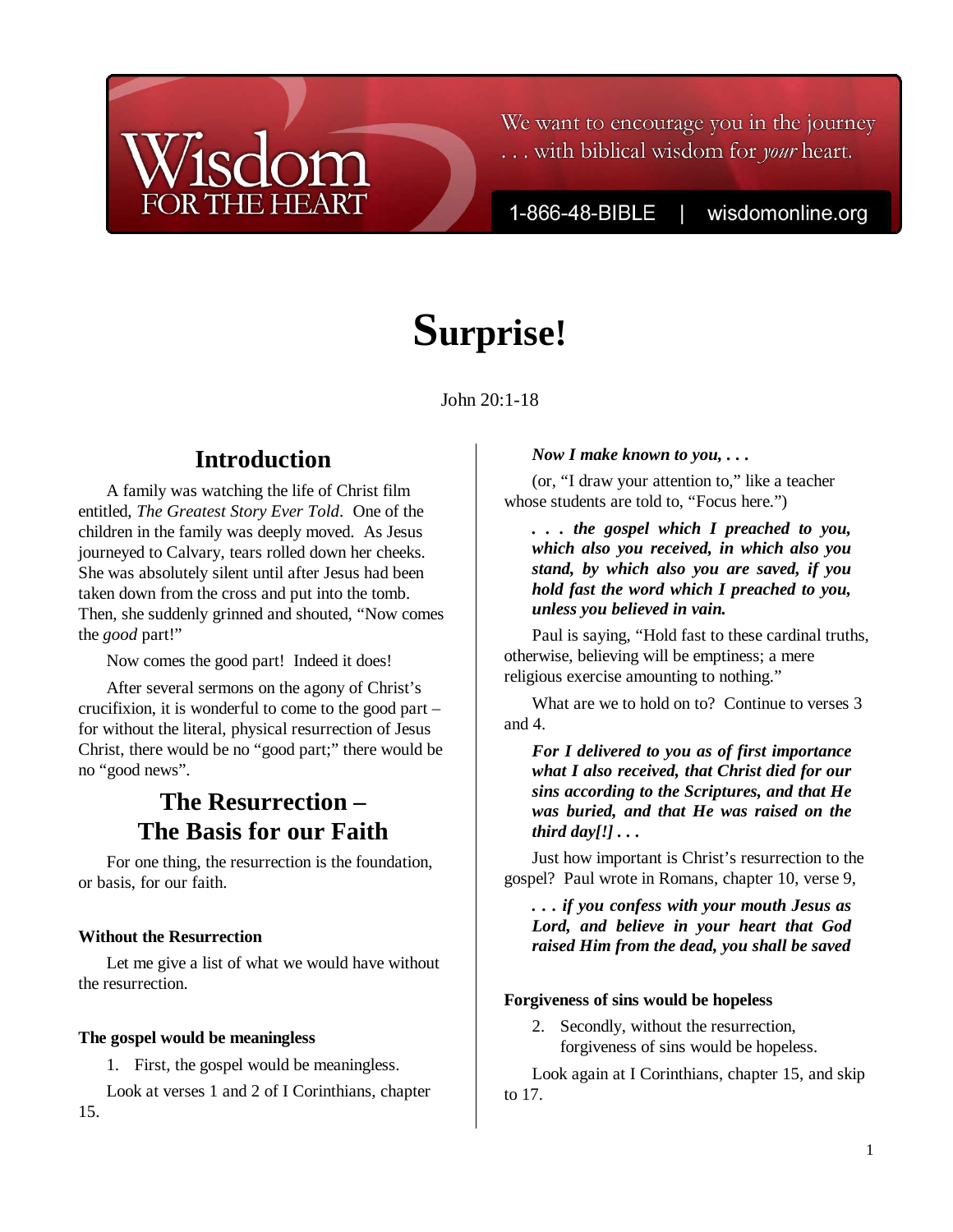#### *and if Christ has not been raised, your faith is worthless; you are still in your sins.*

It was not enough for Jesus to die for our sins, He had to rise from the dead – proving that His payment for our sins had been accepted by God.

The empty grave was God's receipt – the payment had been accepted!

#### **Our present life would be joyless**

3. Thirdly, without the resurrection, our present life would be joyless.

Continue to verses 18 and 19 of I Corinthians, chapter 15.

*Then those also who have fallen asleep in Christ have perished. If we have hoped in Christ in this life only, we are of all men most to be pitied.* 

In other words, you cannot really enjoy life until you are ready to experience death. And you are not ready to experience death until you have been saved by the conqueror of death – the resurrected Christ.

That makes sense. I would imagine that, if you were told you were going to die tonight at 10 p.m., and you had no hope for life beyond; you had never heard of Jesus Christ; you had no knowledge of a future heaven, what kind of mood would you be in right now? How about at five minutes to 10 p.m.?! I guarantee, you would be lousy company.

According to Scripture, if Christ had not destroyed death, you could not enjoy life.

Paul says, in effect, that if Christ was good for us only until He died, then we are to be pitied.

How I pity a man like Thomas Jefferson, a brilliant co-author of our own Declaration of Independence. He disbelieved anything miraculous, as did many intellectuals of his day and ours. He cut them from his Bible and, upon his death, his cut up version of the gospels was published. It was called, *The Jefferson Bible*. It ended with the last words of John, chapter 19, verse 42,

#### *Therefore on account of the Jewish day of preparation, because the tomb was nearby, they laid Jesus there.*

That was the end of the verse, the chapter, the book; the end of the Bible. What joyless despair.

#### **Godly living would be fruitless**

4. Fourthly, without the resurrection, godly living would be fruitless.

Turn to John's recording of Jesus' words, in chapter 14 of that gospel account. Look at verse12.

*Truly, truly, I say to you, he who believes in Me, the works that I do shall he do also; and greater works than these shall he do; because I go to the Father.* 

Skip to verses 16 through 17a.

*And I will ask the Father, and He will give you another Helper, that He may be with you forever; that is the Spirit of truth . . .* 

Skip to verse 26.

*But the Helper, the Holy Spirit, whom the Father will send in My name, He will teach you all things, and bring to your remembrance all that I said to you.*

Did you notice the condition for the coming and indwelling of the Spirit?! The resurrection and ascension of Jesus Christ. If He goes up, the Spirit will come down. If He does not go up, the Spirit will not come down – and the divine Comforter, who will build into our lives the fruits of love, joy, and peace, will be just another empty promise from just another false, dead Messiah.

No wonder Paul wrote, in I Corinthians, chapter 15, verses 3b through 4a – and this is the heart of the good news,

*. . . that Christ died for our sins . . . and that He was buried, and that He was raised on the third day . . .* 

#### **Our future lives would be emptiness**

5. Lastly, without the resurrection, our future lives would be emptiness.

Look back a few verses to John, chapter 14, verses 1 and 2. We have studied this passage in detail, but let me make another point or two in relation to the resurrection of Christ.

*Let not your heart be troubled; believe in God, believe also in Me. In My Father's house are many dwelling places; if it were not so, I would have told you; for I go to prepare a place for you.*

Let us drive the point home – if Jesus Christ was lying to his disciples in these verses, He is lying to us about the future. Whatever He said He would do after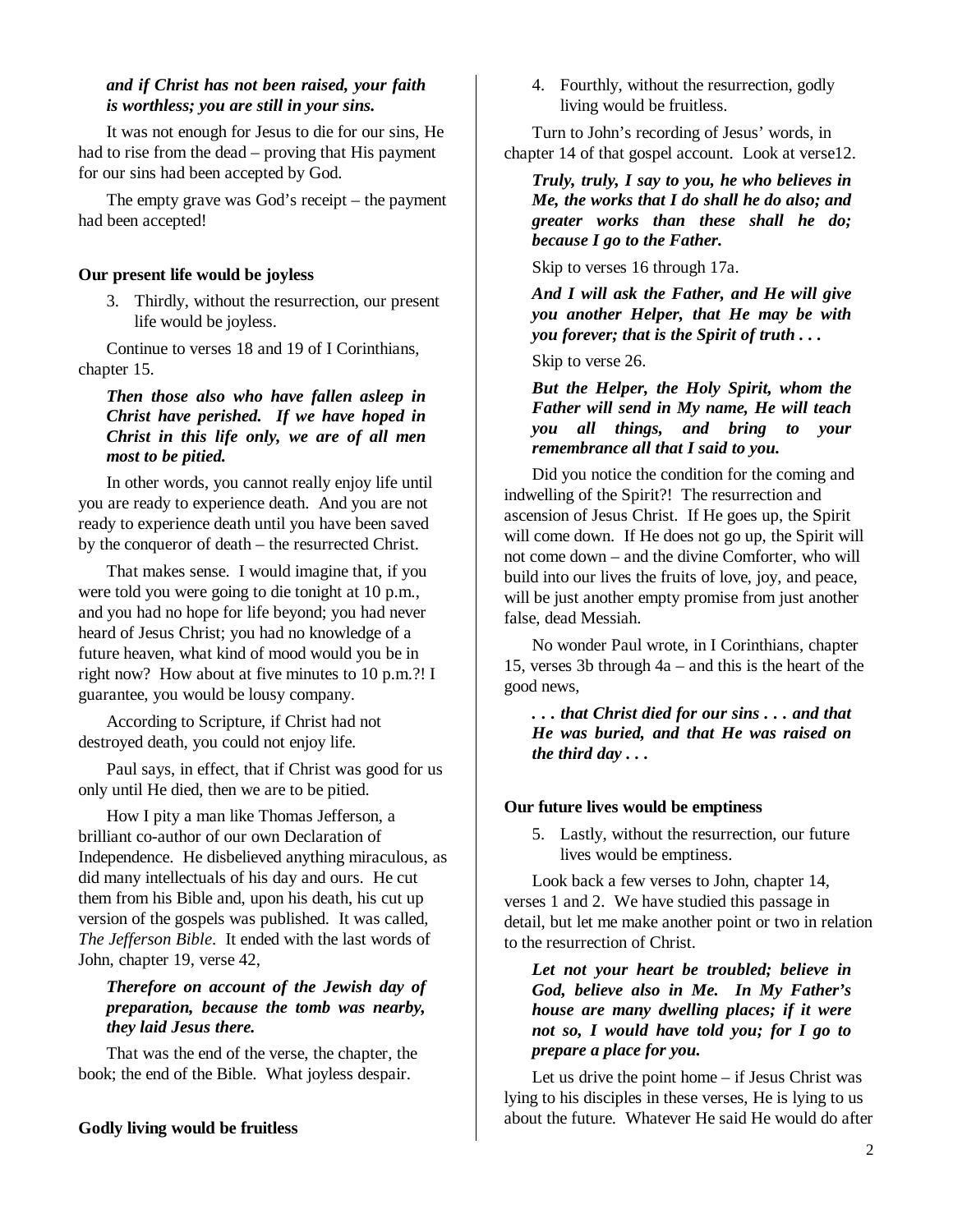His resurrection, is obviously not being done if He is still dead!

One other point – if Christ did not rise again, He cannot return again. Continue to verse 3.

#### *And if I go and prepare a place for you, I will come again, and receive you to Myself; that where I am, there you may be also.*

Jesus makes it very clear that He is our passport and our transportation! If He did not ascend to the Father, then He cannot return again and take us to heaven. In fact, the whole concept of heaven is now up for grabs too!

I still laugh every time I hear the well known story of the paratrooper who was making his first jump. It was essential, at twenty thousand feet, to place total trust in the instructor – for fear usually took control. As the paratrooper stood in the doorway of the plane, ready to jump, the instructor shouted, "After you jump, count to ten slowly, then pull the chord – your chute should open. If it doesn't, count to five and pull the emergency chord – it never fails, your parachute will open. When you reach the ground, there will be a truck waiting for you."

So, he jumps, counts to ten rather quickly, and pulls the chord. Nothing happens. He quickly counts to five and pulls the emergency chord. Nothing happens. As he plummets past his fellow soldiers, who are floating earthward, they hear him say, "Yea, and I'll bet that truck won't be down there either."

He has every reason to doubt. The first things have not happened, so why should this poor fellow believe the last thing will happen?!

Do you understand what is at stake? If there is no resurrection, then there is no gospel, no forgiveness of sins, no present joy, no future hope.

# **The Resurrection – The Battle Continues!**

There is one more thing I will mention, and Dr. David Strauss, an unbelieving skeptic, even acknowledged that, "the resurrection is decisive for the whole view of Christianity."

#### **Christ's Tomb**

Now, because the resurrection of Jesus Christ is the critical point which separates Christianity from everything else, and which validates Christ's claims,

there has been, and still is, a battle over this great doctrine.

#### **Occupied**

There are scholars, so called, who speculate that the grave of Christ is still occupied. The name of one book on this subject, that would be fascinating reading for you, by one of my favorite apologetic authors, is, *The Resurrection Factor*, by Josh McDowell.

There is the belief that Jesus' tomb is unknown or that the wrong one was identified. This would mean that the women went to the wrong tomb, Peter and John ran to the wrong tomb, the Jews went to the wrong tomb, the Roman guards were stationed at the wrong tomb, and Joseph of Arimathea forgot which tomb he had put Jesus in, even though it was a new tomb and he was the owner.

Other theories include the spiritual resurrection, which says that a ghost came out; a spiritual vapor Christ – who, amazingly, was able to eat fish later, and show his hands and feet to doubting Thomas.

Then, there is the scholarly hallucination theory. This is best explained by J. M. Allegro's book, *The Sacred Mushroom and the Cross*. In this book, he alleges that Jesus was originally a code name for an ancient hallucinogenic mushroom that was used by people who were called Christians. They ate the mushrooms and had the same hallucinations. Frankly, I think Mr. Allegro ate one too many mushrooms.

I like what Paul Althaus wrote, from Germany's University of Erlangen,

*The resurrection could not have been maintained in Jerusalem for a single day, for a single hour, if the emptiness of the tomb had not been established as a fact.* 

#### **Empty**

Then there are the theories that believe the tomb was empty.

#### **Natural explanation**

 One such theory is that the body was stolen by the disciples. It would be amazing, when Peter was too cowardly to speak for a living Jesus, and nine other disciples fled the scene in fear, that now he and the others would become courageous martyrs by the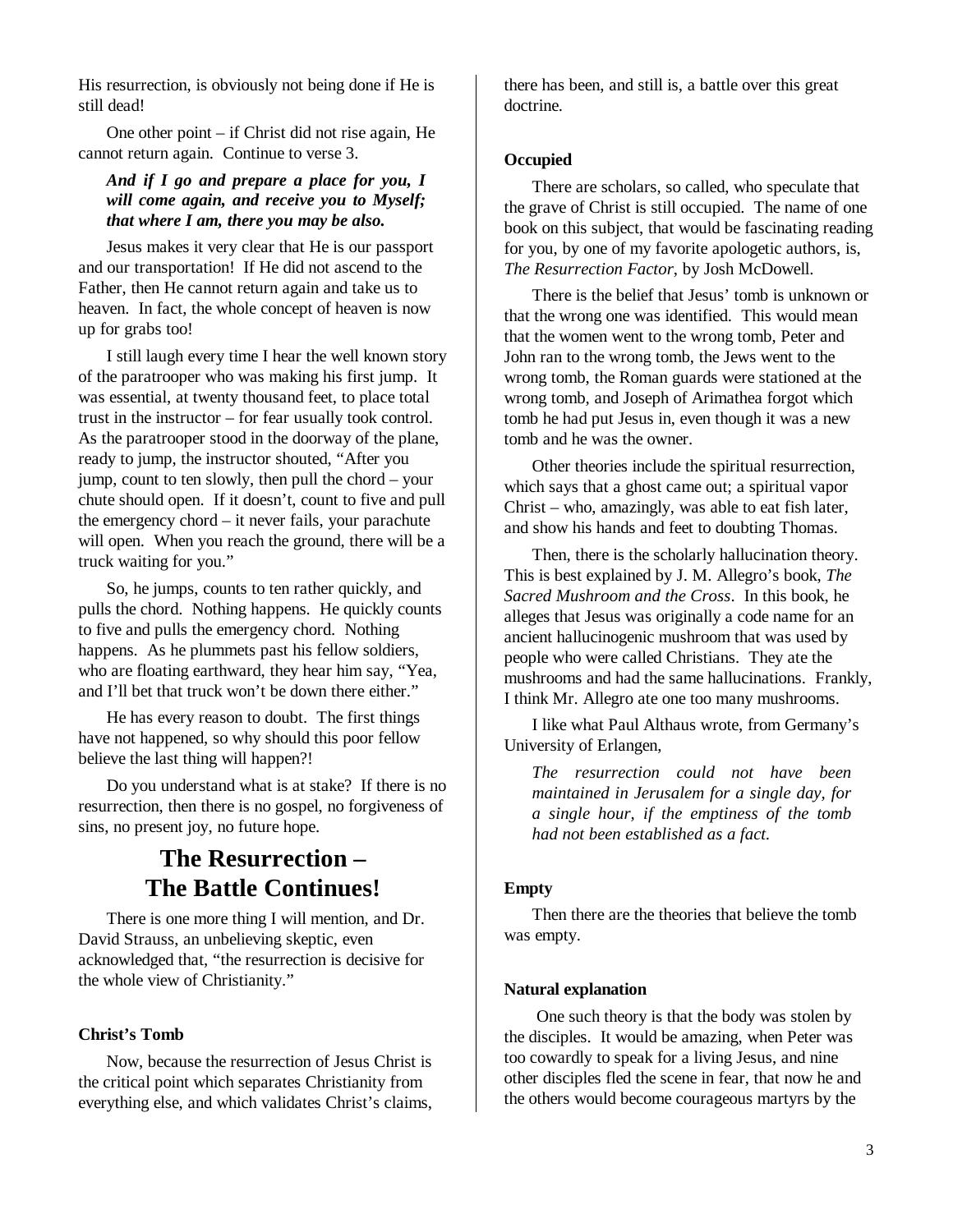fact that they have a dead Jesus hidden away somewhere.

So then, was His body moved by authorities? Well, all they had to do was produce the body and the case against Christianity would have been undeniably closed.

Dr. Cassels writes about theorists. I love this statement. Follow this carefully.

*The amazing thing about all these theories is that they accept as much of the recorded gospels as they find convenient, then ignore or repudiate other parts of the same documents which contradict their notions.*

Let me give an example. I have had different people say to me, "I don't believe there is such a thing as hell."

I always respond by asking, "Do you believe in a heaven?"

"Oh yes," they often say.

"Good. Where did you learn about heaven?"

"The Bible," they respond.

"That's right. And, did you know that the Bible refers to hell more than it does to heaven? Now how is it that anyone, who lives nearly two thousand years after the Bible was completed, can say that what it says about heaven is true, but what it says about hell is false?"

My friend, the record of Scripture is clear – Jesus Christ is alive, and He can forgive your sins and give your life purpose and fruitfulness and take you home to heaven one day. But, all of that hinges upon John, chapter 20.

#### **Supernatural**

Let us find out what it says! Look at John, chapter 20, verse 1.

*Now on the first day of the week Mary Magdalene came early to the tomb, while it was still dark, and saw the stone already taken away from the tomb.*

Now, if John's biography of Christ were an ordinary biography, there would be no chapter 20. Death, burial – finished! But Jesus was no ordinary man!

# **The Resurrection – The Biblical Case**

As I rehearse the biblical case for the resurrection, we need to understand, from John's gospel, that John is recording eyewitness accounts. Therefore, as in any courtroom case, what the eyewitness saw is of utmost importance. You could circle the words related to "seeing," eight times in the first 18 verses of this chapter.

#### **Three encouragements to believers – challenges to unbelievers**

He makes special mention of three observations that he believed would be sufficient to encourage the faith of the believer and to challenge the faith of the unbeliever. Remember, both people, then and now, are exercising great faith.

#### **Mary saw that the stone was moved away**

1. Observation number one is, Mary saw that the stone was moved and thrown off track.

According to verse 1, Mary saw something rather unusual – something that our English language does not describe nearly as vividly as the Greek language.

Now, you need to understand that the customary burial cave would have a groove dug along the entrance with a declining angle. A large circular stone would be cut and moved by many men, or with the help of pulleys and donkeys, until it stood on its side in the groove above the entrance. Then, a wedge, or smaller rock, would be used to keep the large stone from rolling into position before they were ready. It was common for such a stone to weigh as much as one ton.

Matthew tells us, in chapter 28, verse 2, that an angel moved the stone away. Mark's record informs us, in chapter 16, verse 3b, that the women, who were with Mary, were discussing, among themselves, "Who will roll away the stone for us from the *entrance* to the tomb?"

Now, John uses an interesting word in verse  $1 - it$ is the Greek word, "airo," which literally means, "separated from". Arndt and Gringrish's lexicon translates this verb, "to pick something up and carry it away".

The amazing thing that they would all see is that the stone was not simply rolled up the incline and then, wedged so that it would not roll back down, it was rolled up and away from the entire cave and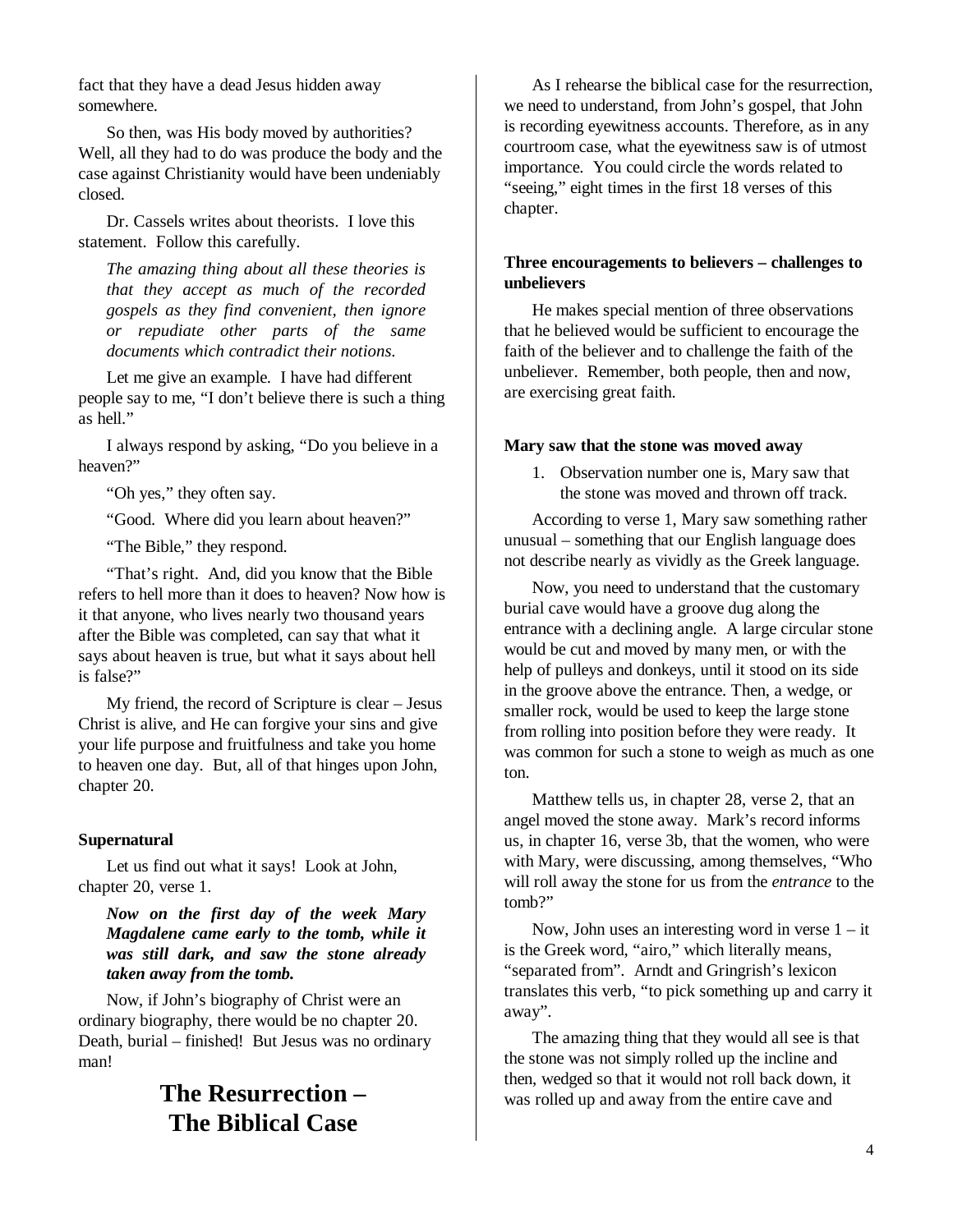separated by some distance, as if a mighty push had dislodged it from its groove.

Luke's gospel, in chapter 24, verse 2, also uses a compound word that means that the stone was rolled so far up a slope that it was separated a distance from the tomb.

There had been a display of strength! That one to two ton stone had been thrown aside by divine strength.

And, do not ever forget that the stone was thrown aside like some pebble that Sunday morning, not to let Jesus out, but to let the world in – to see that, indeed, the tomb was empty!

Almost empty, that is. Jesus had left something in the tomb that would further confirm something supernatural had taken place.

Let us make a second observation. Have your pencil ready to underline three words, related to "seeing," in John, chapter 20, verses 3 through 8.

*Peter therefore went forth, and the other disciple, and they were going to the tomb.* 

*And the two were running together; and the other disciple ran ahead faster than Peter, and came to the tomb first;* 

*and stooping and looking in, he saw the linen wrappings lying there; but he did not go in.* 

*Simon Peter therefore also came, following him, and entered the tomb; and he beheld the linen wrappings lying there,* 

 *and the face-cloth, which had been on His head, not lying with the linen wrappings, but rolled up in a place by itself.* 

*So the other disciple who had first come to the tomb entered then also, and he saw and believed.* 

#### **Peter and John saw that the graveclothes were undisturbed**

2. My second observation is simply this, Peter and John *saw* that the graveclothes were undisturbed.

Three times and with three different Greek words, the way is described in which John and Peter saw the evidence that was left behind.

#### **"blepo" – "a casual glance"**

In verse 5a, it says,

#### *and stooping and looking in, he saw the linen wrappings lying there . . .*

The word "saw" is from the Greek word, "blepo," which means, "a casual glance".

#### **"theoreo" – "to observe carefully"**

John peeked in and saw the graveclothes and then, waited for Peter. Peter comes huffing and puffing and does not stop to peek in. Verse 6b tells us that he,

#### *. . . entered the tomb; and he beheld the linen wrappings lying there*

I would imagine that Peter and John are catching their breath – and, while there in the tomb, Peter is staring at the clothes. This word is the Greek word, "theoreo," which means, "to observe carefully". This word gives us the English word, "theorize," which means, "to look closely; to visually dissect".

Just what is Peter looking closely at? What does he observe?!

Well, look back at verse 6b again and verse 7.

#### *. . . and he beheld the linen wrappings lying there, and the face-cloth, which had been on His head, not lying with the linen wrappings, but rolled up in a place by itself.*

This is an incredible sight! I will tell you why.

Henry Latham, at the turn of twentieth century, documented eastern burials that went all the way back to the time of Christ. His documentation matches perfectly with John's description.

Latham observed that the bodies were wrapped in linen cloths in such a manner as to leave the face, neck, and upper part of the shoulders bare. The upper part of the head would be covered by a cloth that had been twirled about the head, much like a turban.

As the body was wrapped, the overlapping edges of the linen would be coated with spices, some dry and some made from a gummy, sticky substance that would cause the linen to stay in place. Remember, nearly one hundred pounds of spices were used on Jesus!

The end result would look a lot like the way our imagination pictures an Egyptian mummy. The only difference would be that the face would not be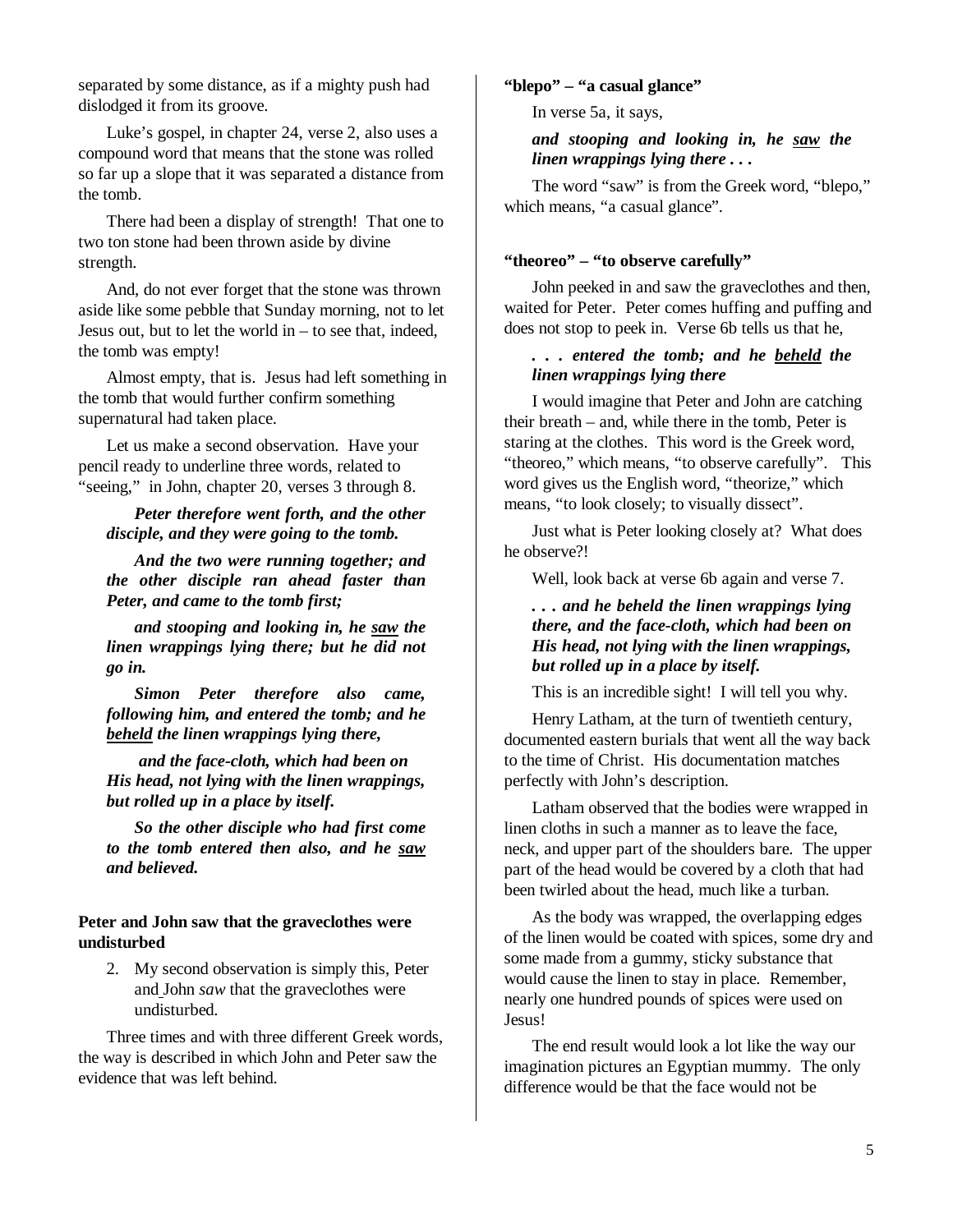covered, but the head would be wrapped with a covering that looked like a turban.

Is that how Jesus was prepared? Let us read again verses 6b and 7.

#### *. . . and he beheld the linen wrappings lying there, and the face-cloth, which had been on His head, not lying with the linen wrappings, but rolled up in a place by itself.*

The graveclothes were not disheveled and disarranged. They had not been torn apart by a resuscitating Lord; they had not been ripped off by grave robbers. They were lying there, literally, still in their folds.

After three days and nights, the spices had begun to harden. When the disciples entered the tomb, they were struck immediately, by what one writer described, "the graveclothes, in the form of a body, slightly caved in and empty – like the empty cocoon of a caterpillar."

Imagine yourself stepping inside the tomb and seeing the linen and, just a few inches away, the headpiece. Now, if you had been in there at the moment in which Jesus was raised from the dead, would you have seen Jesus stir, struggle, sit up, and unwrap his linen burial clothes?! No, that would have been a resuscitation, not a resurrection, and the linen would have been scattered everywhere.

Had you been in the tomb at that moment, you would have seen Jesus one instant, and in the next, the Lord's body would disappear and the grave clothes would shrink some, leaving the linen looking like an empty cocoon after the butterfly has flown away.

#### **"eido" – "to see and to comprehend"**

That is why verse 8 is so powerful.

#### *So the other disciple who had first come to the tomb entered then also, and he saw and believed.*

This third reference to "seeing" is the Greek word, "eido," which means, "to see and to comprehend". No wonder – seeing that empty shroud would make a believer out of just about anyone.

A casual look; a theory; understanding belief – ladies and gentlemen, how do you see Christ's empty tomb?! You are not there physically, but you are listening to the inspired record of evidence. How do you see that almost empty tomb?!

- Do you give it a casual glance? "Oh yea, it's empty . . . but it hasn't made a difference in my life."
- Are you in the process of theorizing? You are interested, curious, but still undecided.
- Or, do you see with understanding through the eyes of faith? – Do you believe?

#### **Mary saw the Lord and was the first to tell**

3. Observation number three is, Mary saw the Lord and was the first to tell.

Continue in John, chapter 20, and look at verses 10 through 15.

#### *So the disciples went away again to their own homes.*

*But Mary was standing outside the tomb weeping; and so, as she wept, she stooped and looked into the tomb;* 

*and she beheld two angels in white sitting, one at the head, and one at the feet, where the body of Jesus had been lying.* 

*And they said to her, "Woman, why are you weeping?" She said to them, "Because they have taken away my Lord, and I do not know where they have laid Him."* 

*When she had said this, she turned around, and beheld Jesus standing there, and did not know that it was Jesus.* 

*Jesus said to her, "Woman, why are you weeping? Whom are you seeking?" Supposing Him to be the gardener, . . .* 

(It is hard to see through tears isn't it?)

*. . . she said to Him, "Sir, if you have carried Him away, tell me where you have laid Him, and I will take Him away."*

Can you pause long enough to feel with Mary? This whole paragraph is overflowing with her sorrow and love. She had come back to the tomb, after taking her message to Peter and John. Then, she must have been left behind in their race to the tomb, so that, by the time she got there again, they were gone. So she stands there alone, weeping, or literally, sobbing. She was so overwhelmed with grief, that she was not even startled by the presence of angels and she did not recognize Jesus, as she said, "Just tell me where my Lord is . . . please."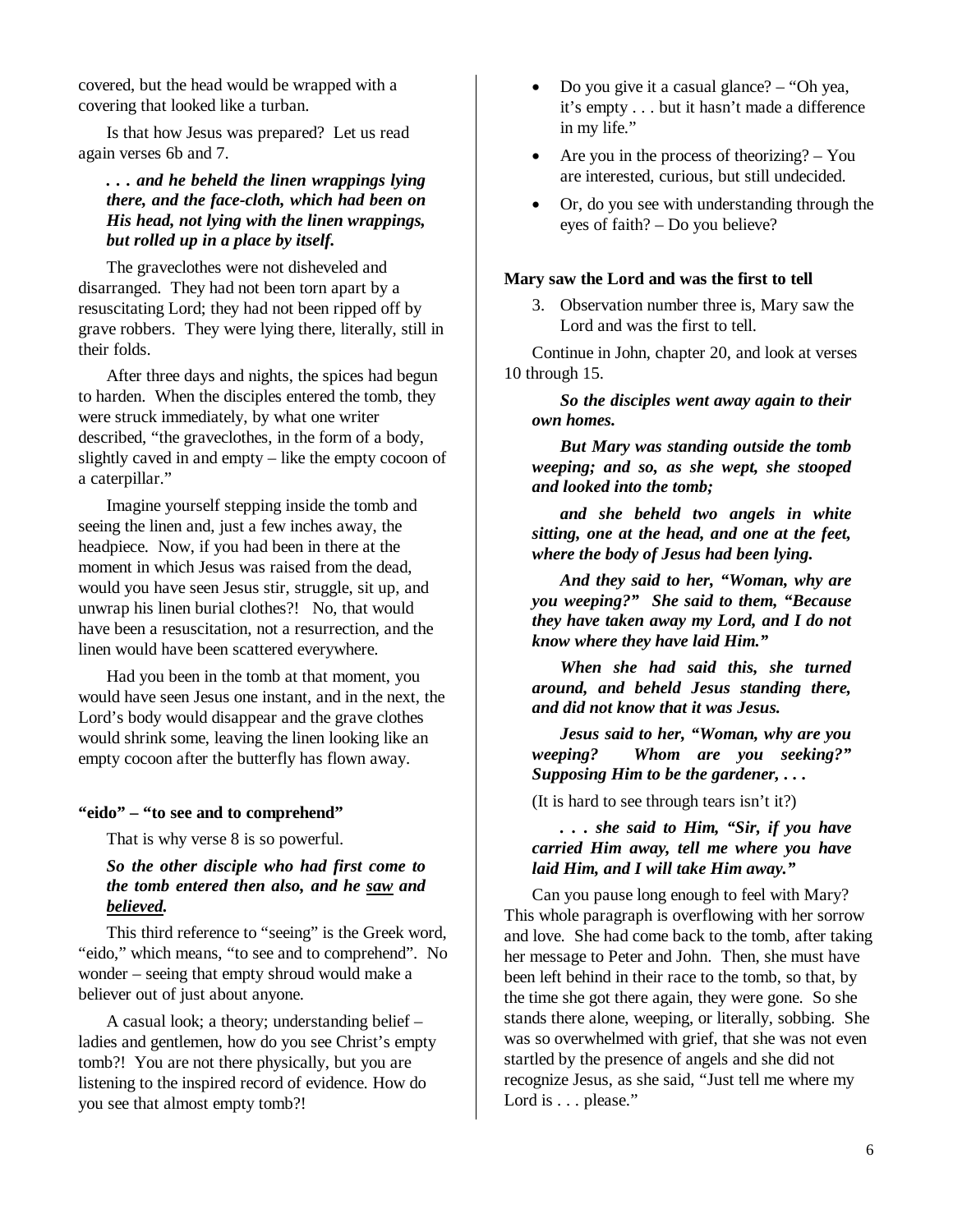Jesus first responded to Mary, in verse 15, by calling her, "woman". But, in verse 16,

#### *Jesus said to her, "Mary!" She turned and said to Him in Hebrew, Rabboni!" (which means, Teacher).*

Now, evidently Mary hugs Jesus. Most likely, she falls at His feet and clutches them, as her body shakes with joyful sobbing.

You know, when I see Jesus, I am not quite sure what I will do – neither are you. Will we say "Hello!"; shake His hand; give Him a hug; will we fall on our face; hug His feet? I do not know. But, what a wonderful thing that will be, when our faith is exchanged for a face-to-face meeting with our Savior!

Continue to verse 17.

*Jesus said to her, "Stop clinging to Me, for I have not yet ascended to the Father; but go to My brethren, and say to them, 'I ascend to My Father and your Father, and My God and your God.'"*

At first this struck me as a cold rejoinder to Mary's joy.

D. A. Carson, a Greek scholar, has taken all the nuances of this verse, in its original context and language, and has expanded the translation to read,

*Stop holding on to Me as if I were about to disappear permanently, for I am not yet ready to ascend to My Father. This is a time for joy and sharing the good news, not for clutching Me as if I were some private dream-cometrue. Stop clinging to Me, but go and tell My brothers that I am in the process of ascending to My Father and your Father . . . I want them to know the good news too.*

You might notice that Jesus does not say, "I'm returning to our Father and our God," but "My Father and God" and "your Father and God." While there is shared intimacy, Jesus Christ has something we do not have.

Jesus has a unique relationship to His Father and God by means of His divine nature. We have a special relationship to our Father and God by means of divine grace.

So, Mary is the first person to dry her tears for joy!

I find it interesting that the first witness of the resurrection of Christ was a woman. According to the custom of Christ's day, a woman was not allowed to

present evidence in a court of law. The rabbinical teaching of that day is summarized by the cruel, uncaring belief that, "it is better that the words of the Law be burned than be delivered to a woman."

It will be Christianity that will give women dignity and honor. It will be the teachings of Christ's apostles that will pick up women from under the sandals of men and cause them to be heirs together with Christ. While the roles of women and men in the church are different, the value of women and men to the cause of Jesus Christ is absolutely the same.

It is interesting that the first person to see the resurrected Christ and be told to go and testify to others was not a man, but a woman. Why?! Perhaps this was God's way of saying, "This is a message, not of Law, but of grace."

The Savior was alive!

Did you notice that He did not rise from the dead and then, march into the temple to confront the hypocritical, religious leaders – see to it that Caiphas and Annas were royally embarrassed and then exiled? He did not make a mad dash to the praetorium and say to Pilate, "I told you I was telling the truth."

He did not stand in the center of Jerusalem and bring down a plague on all those who had earlier shouted, "Crucify Him, crucify Him."

He does not do that today, to all those who scoff and reject.

Instead, He met a woman whom, years earlier, had been a demon possessed woman of the streets, and He had healed and forgiven her. Now, He calls her by name and tells her to go and tell the others. What better person to tell the news that the day of grace had come?

A pastor, named Ed Ross, told the story of his three-year-old daughter, Nicole, who was anxious for Easter to come. Nicole had picked out a new dress and her mom had given her a new white bonnet. As they stopped at a store to buy a new pair of shoes to go with her outfit, she once again said, "I can't wait for Easter, Daddy!"

He asked her, "Do you know what Easter means, honey?"

She replied, "Yes sir."

"Well, what does Easter mean?"